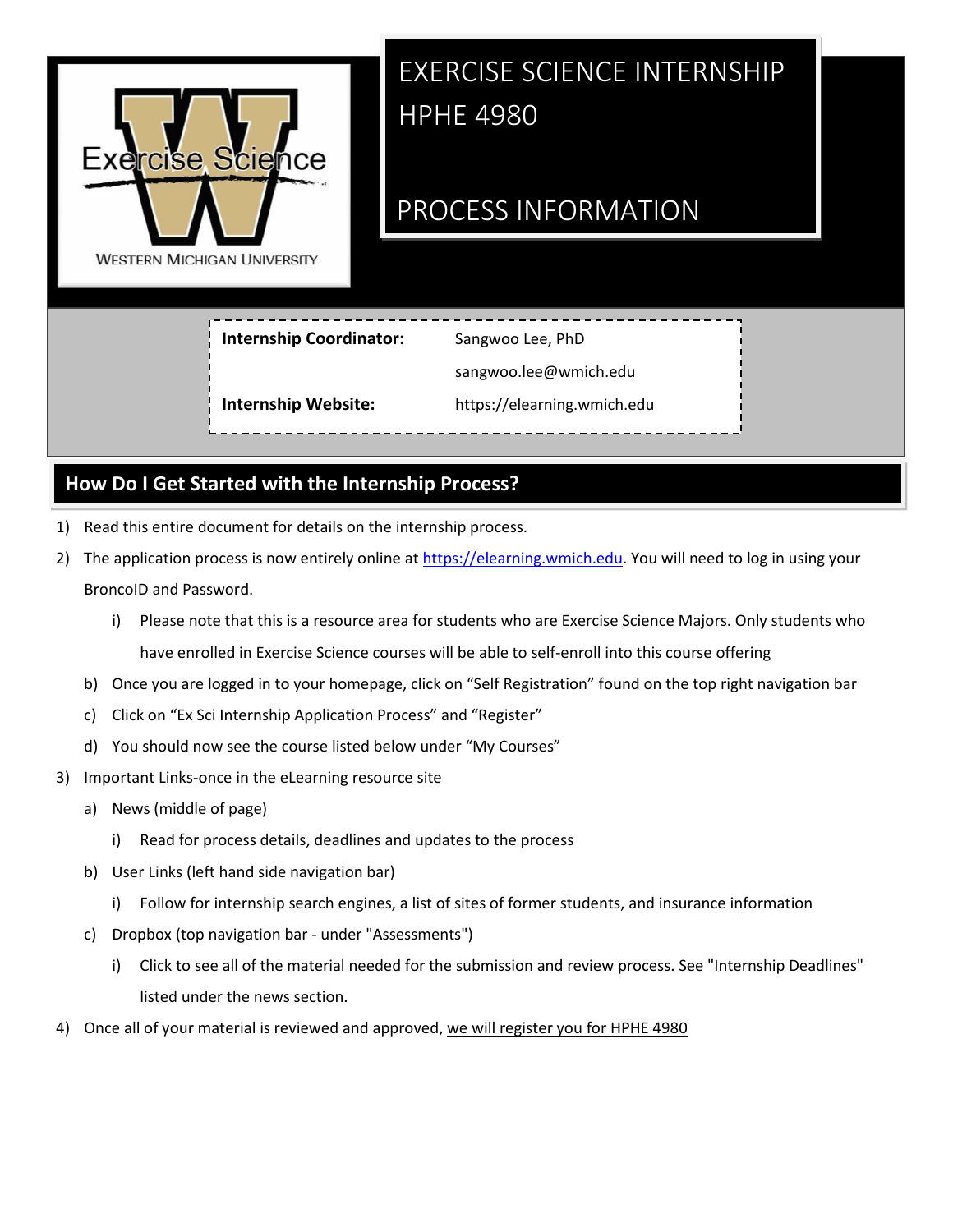#### **How Do I Find an Internship?**

- 1) You are required to find your own internship site. Here are the rules…
	- a) The site has to have a supervisor available and willing to monitor and train you. In other words, you cannot be the expert. This is a learning experience and so we require that someone can guide and mentor you through your internship experience. The supervisor should be experienced in both education and practice.
	- b) The site and position must be related to Exercise Science or the professional program that you are seeking (i.e. physical therapy, chiropractic care, etc.).
- 2) Other than abiding by those rules, here are some additional tips
	- a) We encourage you to seek a position at your dream job. If you are lucky, your internship will turn into a job opportunity and at the very least, it will be a great reference and networking partnership in your future.
	- b) Challenge yourself! We understand that sometimes "just getting done" clouds the fact that this is a very important step in becoming a prepared professional in your selected area. This is intended to give you a real meaningful hands-on experience in an area of your choosing. Make sure that your tasks and responsibilities at the site will be both meaningful and valuable to you.
	- c) Research, research, research! You can use several sources to search for internship. There is a list of internship search databases and a list of places our interns have gone in the past found in the elearning resource site. Besides these sources, Google is probably the next best option.
	- d) Use an Excel sheet to track your contacts. Be sure to keep track of the sites that you have or have attempted to contact. Here is an example…

| <b>Date</b> | Site Name/ | Number & | Who I              | Who I                                | Internship                                                                                | Internship                                                                          | <b>Deadlines</b> | <b>How We</b> |
|-------------|------------|----------|--------------------|--------------------------------------|-------------------------------------------------------------------------------------------|-------------------------------------------------------------------------------------|------------------|---------------|
|             | Location   | e-mail   | <b>Spoke</b><br>To | <b>Need to</b><br><b>Speak</b><br>To | <b>Requirements</b><br>(i.e TB shot,<br><b>CPR, affiliation</b><br>agreement,<br>$etc.$ ) | <b>Application</b><br><b>Material</b><br>(i.e letters of<br>recom,<br>resume, etc.) |                  | Left It       |
|             |            |          |                    |                                      |                                                                                           |                                                                                     |                  |               |
|             |            |          |                    |                                      |                                                                                           |                                                                                     |                  |               |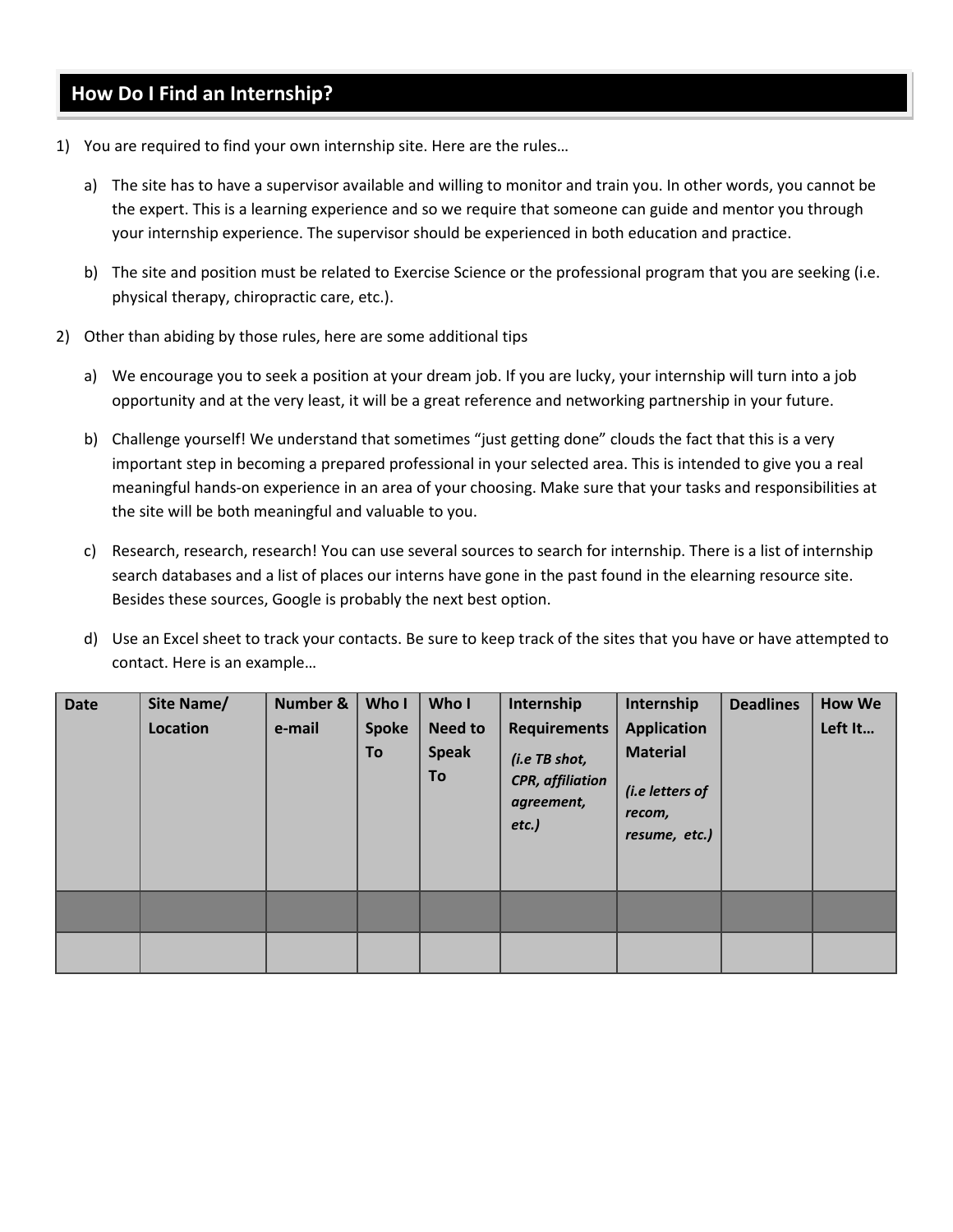#### Okay, I Got the Interview, Now What?

Here is a list of items to consider and include in your interview:

- 1) Role/Responsibility
	- a) Most importantly be sure to have a clear sense of your role(s) and responsibilities at this site and that those align with your career goals.
- 2) Affiliation Agreement
	- a) If the site is a clinical internship, you must find out if we hold a mutual affiliation agreement.
	- b) If we do, make sure it is current. If we have to create or update the agreement, this may take months, so the process must be started as soon as possible. Contact me ASAP to get this moving.
	- c) Note: not all physical therapy sites need an agreement.
- 3) Make a Schedule
	- a) It is important that you determine a schedule with your site supervisor. Including the days and times that you will be working. This ensures that all parties are on the same page.
		- i) Days and hours to be worked
		- ii) Remember you must complete 450 hours **at a minimum**
		- iii) Remember that you are working for the site as an employee, not as a WMU student.
			- (1) That means that you are working during their hours, just like a normal employee.
			- (2) You do not get days off or holiday breaks with WMU students, unless that corresponds to breaks at your internship facility.
- 4) Start Time
	- a) Remember that you CANNOT start your internship until the first day of that respective semester. Liability insurance does not cover you until the  $1<sup>st</sup>$  day of the semester.
- 5) Take documents to be signed (see *How Do I Apply for HPHE 4980* below)

## When you say "yes", be sure you

are 100% committed!

If you are still waiting to hear back from your #1 pick, do NOT commit to anyone else unless you are 100% committed. It is unacceptable to commit to a site and bail out later when your #1 pick says "yes". It is perfectly fine to ask a site for a continuation of time for your decision.

**Once You Are Accepted**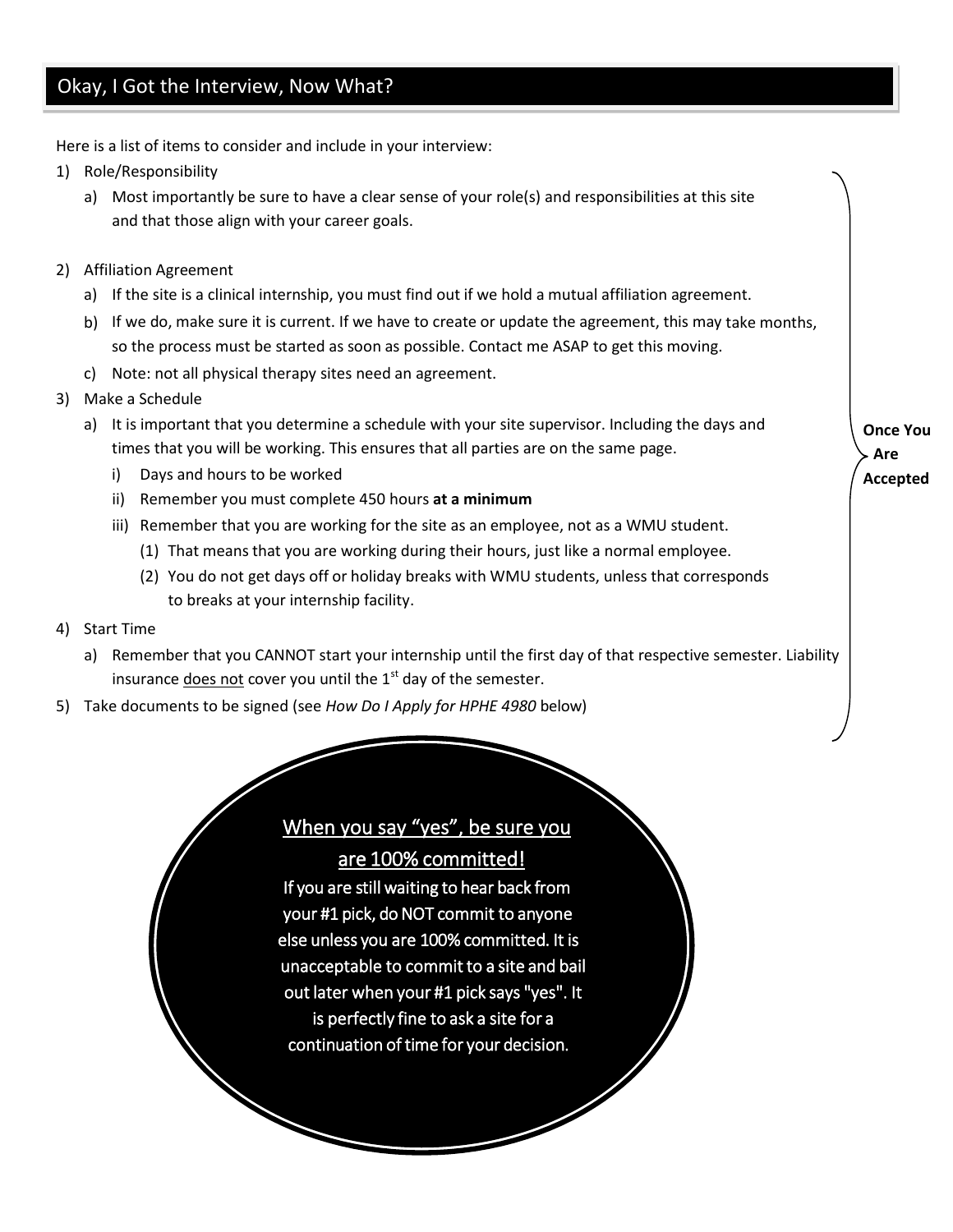#### **How Do I Apply for HPHE 4980?**

As mentioned above, the application process is entirely on e-Learning. You will need to follow the self-registration steps found above to get started. Below is a summarized list of the material needed to apply for HPHE 4980. Details and instructions for each of these can be found on eLearning under "Dropbox".

- 1) Application Document
	- a) This document needs to be completed by typing all of the requested information into the blanks. This document will need to be printed, signed by you and your supervisor, scanned, and uploaded to the appropriate dropbox. If your internship site is not convenient for you to visit, you can fax this form back and forth to attain signatures.
	- b) Please note that you should type in the last page of the document before printing and sharing with your site supervisor.
- 2) Internship Description
	- a) This document will help to facilitate a conversation with your prospective site supervisor as to the roles, responsibilities and expectations of your chosen internship. The following highlight a few reasons as to why this is important;
		- i) To ensure that all parties are completely aware of expectations upon entering into any internship agreement
		- ii) To ensure that your internship is aligning with your goals and the Exercise Science curriculum
		- iii) To ensure that you are protected from not ONLY doing tasks that are misaligned or of no significant value to you and your career goals
	- b) You will need to type the responses, sign, attain a signature from your site supervisor, scan and upload the document to the dropbox by the deadline.
- 3) Grades
- 4) Unofficial Transcript
- 5) Copy of Health Insurance Card
- 6) Copy of CPR Card

Please submit each of these to e-Learning dropbox as a single PDF file with your last name, hyphen, and one of the appropriate descriptors below (e.g. Lee-Grades.pdf or Lee-ExScienceInternApp.pdf):

> "ExScienceInternApp" "InternshipDescription" "Grades" "Transcript" "Insurance" "CPR"

Once all of your material is reviewed and approved, we will register you for HPHE 4980